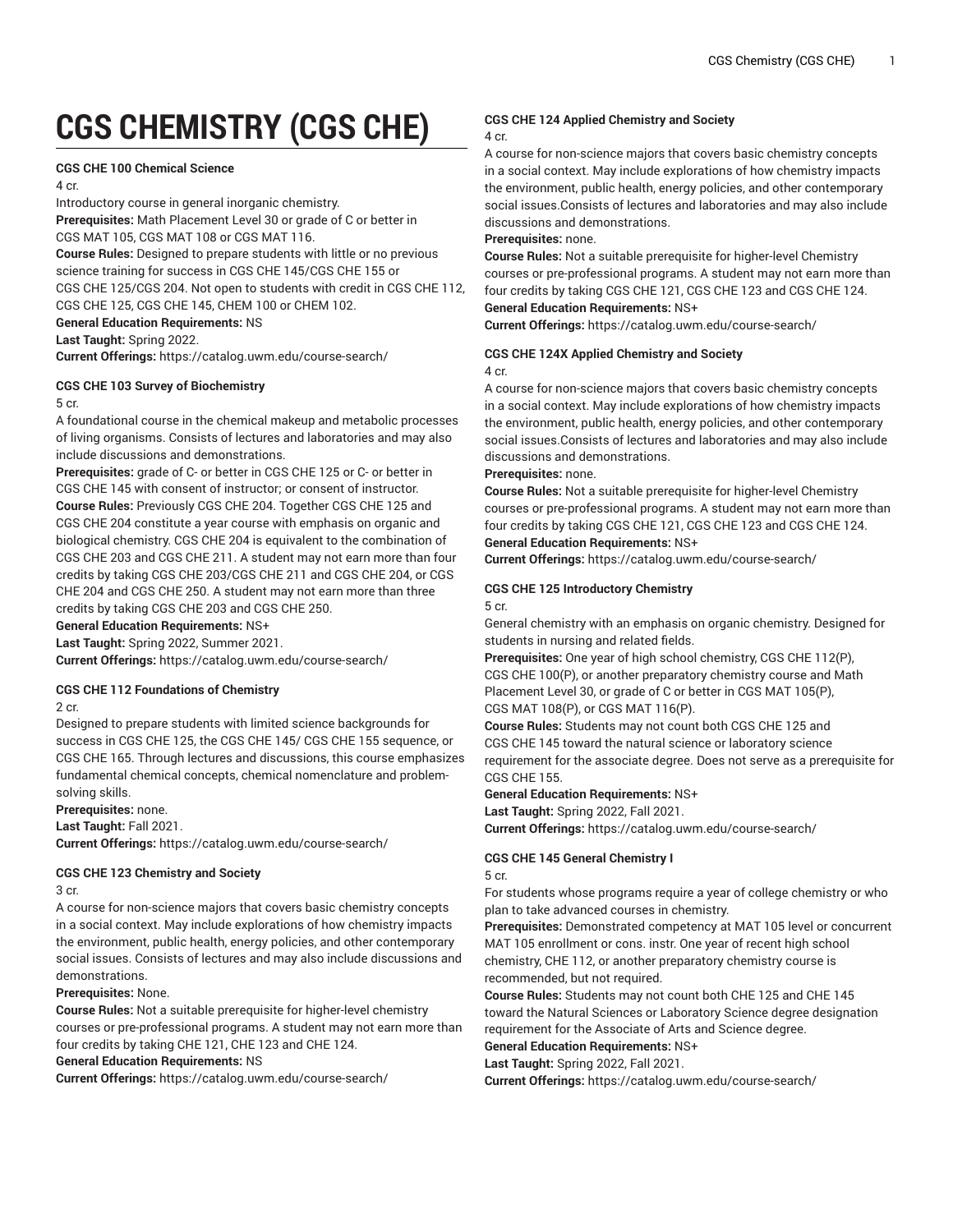# **CGS CHE 155 General Chemistry II**

5 cr.

The second semester of a one-year course in college chemistry. Consists of lectures, discussions, and laboratories.

**Prerequisites:** a grade of C- or better in CGS CHE 145(P) or consent of instructor.

**Course Rules:** For students whose programs require a year of college chemistry or who plan to take further courses in chemistry.

**General Education Requirements:** NS+

**Last Taught:** Spring 2022, Summer 2021.

**Current Offerings:** <https://catalog.uwm.edu/course-search/>

#### **CGS CHE 165 Chemistry for Engineers**

5 cr.

A one-semester chemistry course for engineering students. Topics include measurements, atomic theory, stoichiometry, molecular structure, thermochemistry, electrochemistry, solid state, material science, and organic chemistry.

**Prerequisites:** Grade of C- or better in CHE 112 or CHE 125 or grade of B or higher in high school chemistry and a grade of C or better in MAT 110 or MAT 124 or placement into MAT 221 based on placement test score, or cons. instr. Not a suitable substitute for the CHE 145/155 prerequisite for organic chemistry.

**General Education Requirements:** NS+ **Last Taught:** Spring 2020.

**Current Offerings:** <https://catalog.uwm.edu/course-search/>

# **CGS CHE 203 Survey of Biochemistry**

3 cr.

A foundational course in the chemical makeup and metabolic processes of living organisms. Consists of lectures and may also include discussions and demonstrations.

**Prerequisites:** A grade of C- or better in CGS CHE 125 or C- or better in CGS CHE 145 with cons. instr. or cons. instr.

**Course Rules:** Together CGS CHE 125 and CGS CHE 203 constitute a year course with emphasis on organic and biological chemistry. A student may not earn more than four credits by taking CGS CHE 203/211 and CGS CHE 204, or CGS CHE 204 and CGS CHE 250. A student may not earn more than three credits by taking CGS CHE 203 and CGS CHE 250.

**General Education Requirements:** NS

**Last Taught:** Summer 2020, Spring 2020.

**Current Offerings:** <https://catalog.uwm.edu/course-search/>

# **CGS CHE 214 Physiological Chemistry**

3 cr.

Lectures and demonstrations on elementary aspects of organic and physiological chemistry. Covers topics typical of a biochemistry course such as biological molecules, metabolism, nutrition, protein function, and molecular biology. For students interested in physical therapy who have not had CGS CHE 343 or CGS CHE 363.

**Prerequisites:** A grade of C- or better in CGS CHE 125 or C- or better in CGS CHE 145 with cons. instr. or cons. instr.

# **General Education Requirements:** NS

**Current Offerings:** <https://catalog.uwm.edu/course-search/>

# **CGS CHE 250 Review and Updates in Chemistry and Biochemistry** 3 cr.

This course was designed specifically for the nursing consortium and is to be taken primarily by RNs already accepted into their BSN degree completion program.

# **Prerequisites:** none.

**Course Rules:** This course is not a substitute for the CGS CHE 125/ CGS CHE 203 sequence required of students at the beginning of their academic careers, even if planning to enter the nursing profession. CGS CHE 250 begins with a review of relevant topics in chemistry, both general and organic, and then covers topics typical of a biochemistry course such as biological molecules, metabolism, nutrition, protein function, and molecular biology. A student may not earn more than four credits by taking CGS CHE 203/CGS CHE 211 and CGS CHE 204, or CGS CHE 204/CGS CHE 250. A student may not earn more than three credits by taking CGS CHE 203/CGS CHE 250.

**General Education Requirements:** NS

# **Last Taught:** Spring 2020.

**Current Offerings:** <https://catalog.uwm.edu/course-search/>

# **CGS CHE 299 Independent Study in Chemistry**

1-3 cr.

Independent study in Chemistry.

**Prerequisites:** consent of instructor.

**General Education Requirements:** NS

**Current Offerings:** <https://catalog.uwm.edu/course-search/>

# **CGS CHE 343 Organic Chemistry I**

3 cr.

The first semester of a year course in organic chemistry. Consists of lectures and may also include discussions and demonstrations. **Prerequisites:** a grade of C- or better in CGS CHE 155 or cons. instr.

**General Education Requirements:** NS

**Last Taught:** Fall 2021, Fall 2020.

**Current Offerings:** <https://catalog.uwm.edu/course-search/>

# **CGS CHE 351 Organic Chemistry Laboratory Part I** 1 cr.

Three to four hours of laboratory per week. The first semester of a year course in organic chemistry laboratory.

**Prerequisites:** CGS CHE 343 or concurrent enrollment.

**Course Rules:** A student may not earn more than 2 credits by taking CGS CHE 351, CGS CHE 352 and CGS CHE 361.

# **General Education Requirements:** NS

**Last Taught:** Fall 2021, Fall 2020.

**Current Offerings:** <https://catalog.uwm.edu/course-search/>

# **CGS CHE 352 Organic Chemistry Laboratory**

#### 2 cr.

Basic laboratory techniques for organic chemistry including commonly used synthetic methods, purification and characterization of reaction products. Six to eight hours of laboratory per week.

**Prerequisites:** A grade of C- or better in CHE 343 or cons. instr. **Course Rules:** CHE 352 is equivalent to the combination of CHE 351 and CHE 361. A student may not earn more than two credits by taking CHE 351, CHE 352 and CHE 361. Recommended: A grade of C- or better in CHE

363 or concurrent registration.

**General Education Requirements:** NS+

**Last Taught:** UWinteriM 2022, UWinteriM 2021.

**Current Offerings:** <https://catalog.uwm.edu/course-search/>